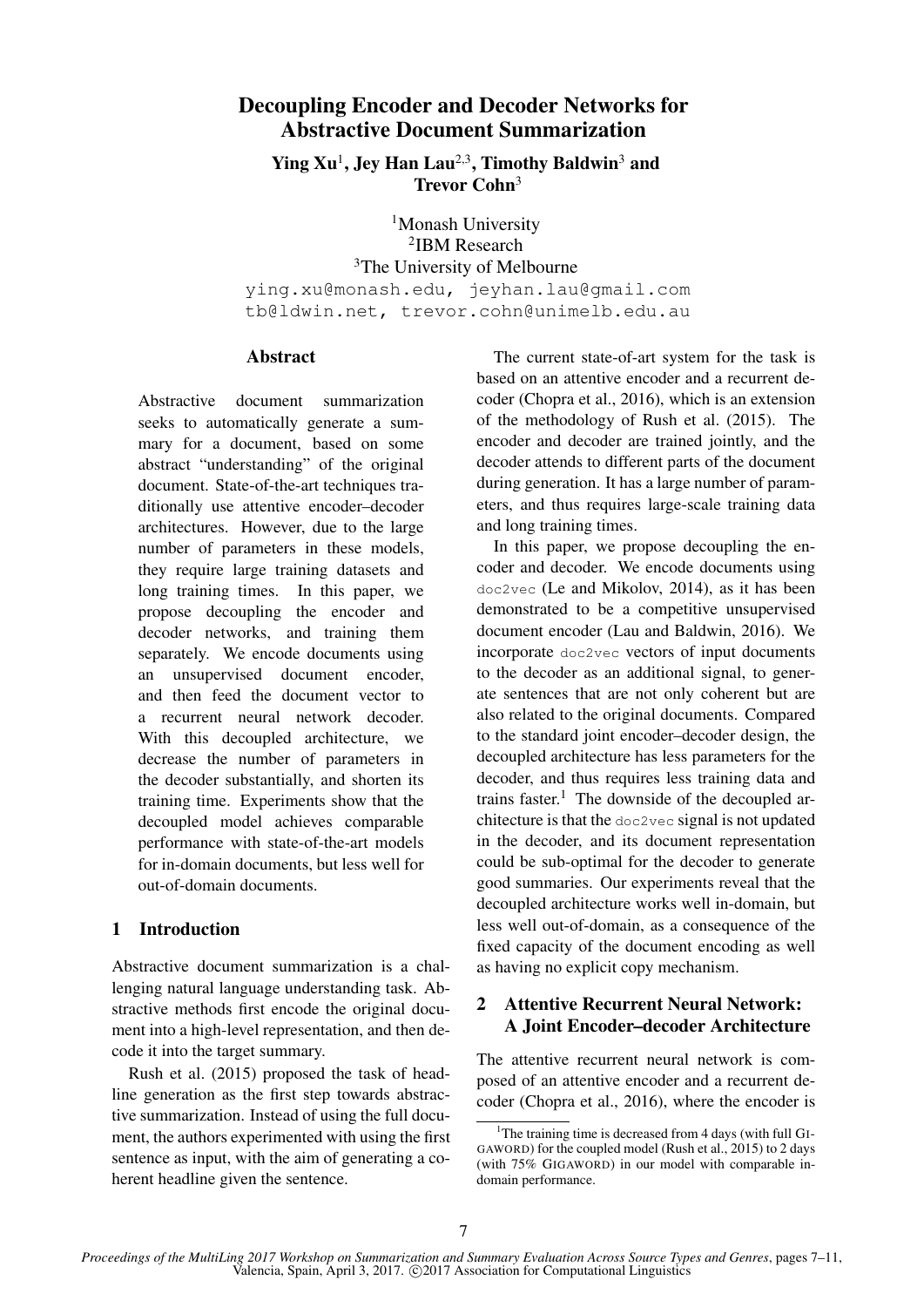

(a) Joint encoder–decoder architecture

(b) Decoupled encoder–decoder architecture

Figure 1: Encoder–decoder architectures

a fixed-window feed-forward network and the decoder is a recurrent neural network (RNN: Elman (1998), Mikolov et al. (2010)) language model and parameters from both networks are trained together. Let x denote the document, y the summary,  $\theta$  the set of parameters to be learnt, and  $y =$  $y_1, y_2, ..., y_N$  a word sequence of length N. When decoding, y is computed as  $\arg\max P(\mathbf{y}|\mathbf{x};\theta)$ , where the conditional probability  $P(y|\mathbf{x}; \theta)$  can be calculated from each word  $y_t$  in the sequence, i.e.  $P(\mathbf{y}|\mathbf{x};\theta) = \prod_{t=1}^{N} P(y_t | \{y_1, ..., y_{t-1}\}, \mathbf{x}; \theta).$ 

For the recurrent decoder, the conditional probability of each word is given as  $P(y_t | \{y_1, ..., y_{i-1}\}, \mathbf{x}; \theta) = g_\theta(\mathbf{h}_t, \mathbf{c}_t)$ , where  $h_t$  represents the hidden state of RNN, i.e.  $\mathbf{h}_t = g_{\theta}(y_{t-1}, \mathbf{h}_{t-1}, \mathbf{c}_t)$ , and  $\mathbf{c}_t$  the output of the encoder at time t.

For the attentive encoder, x is computed by attending to some of the source words using the previous hidden state  $h_{t-1}$ .<sup>2</sup> Figure 1a demonstrates the dependencies between the next generated word  $y_t$  and document x, given the parameters  $\theta$ .

The decoupled architecture ensures that the information from document x is adapted to the current context of the generated summary.

## 3 Decoupled Encoder–decoder Architecture for Document Summarization

A decoupled encoder–decoder architecture has a clear boundary between the encoder and decoder: it can be seen as a pipeline model where the output of the encoder is fed as an input to the decoder, so the encoder and decoder modules can be trained separately. Figure 1b illustrates how the encoder and decoder are decoupled from each other. Here, we use doc2vec the document encoder and a longshort term memory network (LSTM: Hochreiter and Schmidhuber (1997)) as the decoder.

doc2vec is an extension of word2vec (Mikolov et al., 2013), a popular deep learning method for learning word embeddings. In word2vec (based on the skipgram variant) the embedding of a target word is learnt by optimising it to predict its position-indexed neighbouring words. doc2vec (based on the dbow variant) is based on the same idea, except that the target word is now the document itself, and the document vector is optimised to predict the document words. Note that the dbow implementation does not take into account the order of the words (hence its name "distributed bag of words"). Once the model is trained, embeddings of new/unseen documents can be inferred from the pre-trained model efficiently. As an encoder, doc2vec is completely unsupervised, and uses no labelled information or signal from the decoder.

The decoder is an RNN language model (Mikolov et al., 2010), implemented as an LSTM (Hochreiter and Schmidhuber, 1997). Formally:

$$
\mathbf{i}_t = W_i \mathbf{x}_t + U_i \mathbf{h}_{t-1} + \mathbf{b}_i
$$
\n
$$
\mathbf{f}_t = W_f \mathbf{x}_t + U_f \mathbf{h}_{t-1} + \mathbf{b}_f
$$
\n
$$
\mathbf{o}_t = W_o \mathbf{x}_t + U_o \mathbf{h}_{t-1} + \mathbf{b}_o
$$
\n
$$
\mathbf{j}_t = W_j \mathbf{x}_t + U_j \mathbf{h}_{t-1} + \mathbf{b}_j
$$
\n
$$
\mathbf{c}_t = \mathbf{c}_{t-1} * \sigma(\mathbf{f}_t) + \tanh(\mathbf{j}_t) * \sigma(\mathbf{i}_t)
$$
\n
$$
\mathbf{h}_t = \tanh(\mathbf{c}_t) * \sigma(\mathbf{o}_t)
$$
\n(1)

where  $\mathbf{i}_t$ ,  $\mathbf{f}_t$  and  $\mathbf{o}_t$  are input, forget and output gates, respectively;  $\mathbf{j}_t$ ,  $\mathbf{c}_t$  and  $\mathbf{h}_t$  represent the new

 $2$ The unnormalised attention weights are computed by combining  $h_{t-1}$  with the convolutional embedding of each source word via dot product.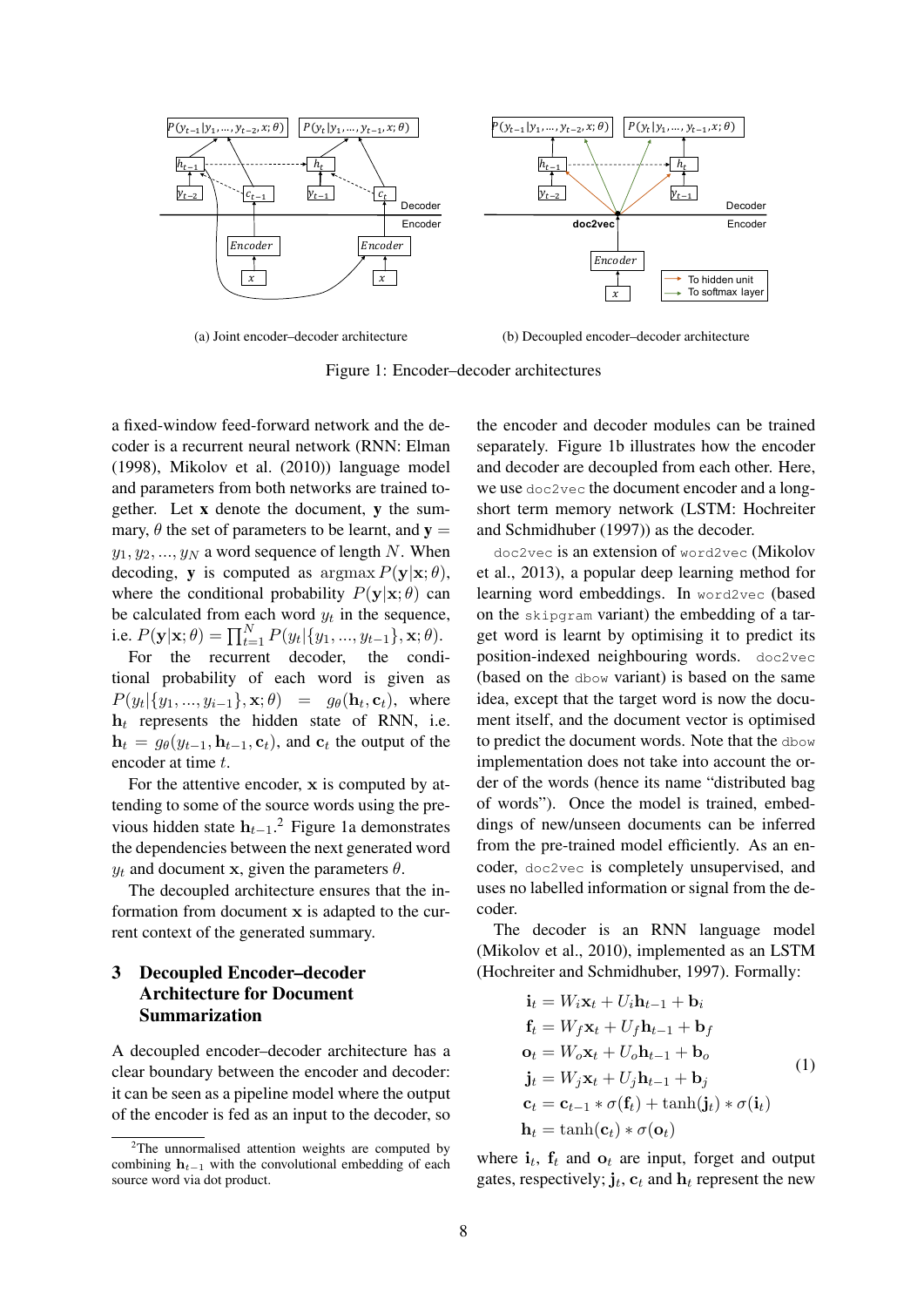| <b>Combination</b> | <b>Equation</b>                                                |
|--------------------|----------------------------------------------------------------|
| add-input          | $\mathbf{i}'_t = \mathbf{i}_t + \mathbf{d}$                    |
| add-hidden         | $\mathbf{h}'_t = \mathbf{h}_t + \mathbf{d}$                    |
| stack-input        | $\mathbf{i}'_t = [\mathbf{i}_t; \mathbf{d}]$                   |
| stack-hidden       | $\mathbf{h}'_t = [\mathbf{h}_t; \mathbf{d}]$                   |
| mlp-input          | $\mathbf{i}'_t = \tanh(W_i \mathbf{i}_t + W_d \mathbf{d} + b)$ |
| mlp-hidden         | $\mathbf{h}'_t = \tanh(W_i \mathbf{h}_t + W_d \mathbf{d} + b)$ |

Table 1: Incorporation of doc2vec signal in the decoder. d denotes the doc2vec vector;  $\mathbf{i}_t$  (h<sub>t</sub>) is the input (hidden) vector at time t; and "[ $\cdot$ ; ·]" denotes vector concatenation.

input, new context and new hidden state, respectively;  $*$  is the elementwise vector product; and  $\sigma$ is the sigmoid activation function.

Given an input word and previous hidden state, the decoder predicts the next word and generates the summary one word at a time.

To generate summaries that are related to the document, we incorporate the doc2vec input document signal to the decoder using several methods proposed by Hoang et al. (2016). There are two layers where we can incorporate doc2vec: in the input layer (input), or hidden layer (hidden). There are three methods of incorporation: addition (add), stacking (stack), or via a multilayer perceptron (mlp). Table 1 illustrates the 6 possible approaches to incorporation.

Note that add requires doc2vec to have the same vector dimensionality as the layer it is combined with, and stack-hidden doubles the hidden size (assuming they have the same dimensions), resulting in a large output projection matrix and longer training time.

### 4 Experiments and Results

#### 4.1 Datasets

We test our decoupled architecture for the headline generation task. Following Chopra et al. (2016), we run experiments using GIGAWORD, DUC03 and DUC $04<sup>3</sup>$ 

GIGAWORD is preprocessed according to Rush et al. (2015), yielding 4.3 million examples. For in-domain experiments, we randomly sample 2,000 examples for each validation and test set, and use the remaining examples for training. We tune hyper-parameters based on validation perplexity and evaluate performance on the test set using the ROUGE metric (Lin, 2004), following the same evaluation style of benchmark systems (Rush et al., 2015; Chopra et al., 2016). For outof-domain experiments, we use the same models trained from GIGAWORD, but tune using DUC03 and test on DUC04; DUC03 and DUC04 each have 500 examples.

For the doc2vec encoder, we train using GIGA-WORD and infer document vectors for validation and test examples using the trained model. Valid and test examples are excluded from the doc2vec training data.

#### 4.2 Hyper-parameter tuning

For the encoder, we explore using a range of document lengths (first 20/30/40/50 words) to generate the input representation. Validation results show that using the first 20 words produces the best performance, suggesting that this length contains sufficient information to generate headlines.

We next test the 6 different ways to incorporate doc2vec into the decoder. We find that stacking the doc2vec vector with the input (stack-input) has the most consistent performance, while mlp is competitive, and add performs the worst. Interestingly, for mlp and stack, we find the difference between input and hidden to be small.

For the recurrent decoder, hyper-parameters that are tuned include the mini-batch size, hidden layer size, number of LSTM layers, number of training epochs, learning rate, and drop out rate. The best results is achieved with a mini-batch size of 128, hidden size of 900, and one LSTM layer. The best perplexity is obtained after 3 to 4 epochs, with a learning rate of 0.001. More training epochs are needed when we reduce the learning rate to 0.0001. For in-domain experiments, the best results are achieved with a dropout rate of 0.1, while for out-of-domain experiments, the best performance prefers a higher dropout rate at 0.4. This suggests that dropout plays an important role in combating over-fitting, and it is especially useful for out-of-domain data.

#### 4.3 Results

We compare our model (RDS: Recurrent Decoupled Summarizer) with 4 state-of-art models: ABS, ABS+ (Rush et al., 2015); RAS-LSTM and RAS-Elman (Chopra et al., 2016), which are all joint encoder–decoder models. For in-domain results, we present ROUGE-1/2/L full-length Fscores in Table 2. For out-of-domain results we

 ${}^{3}$ GIGAWORD: https://catalog.ldc.upenn. edu/LDC2003T05; DUC: http://duc.nist.gov/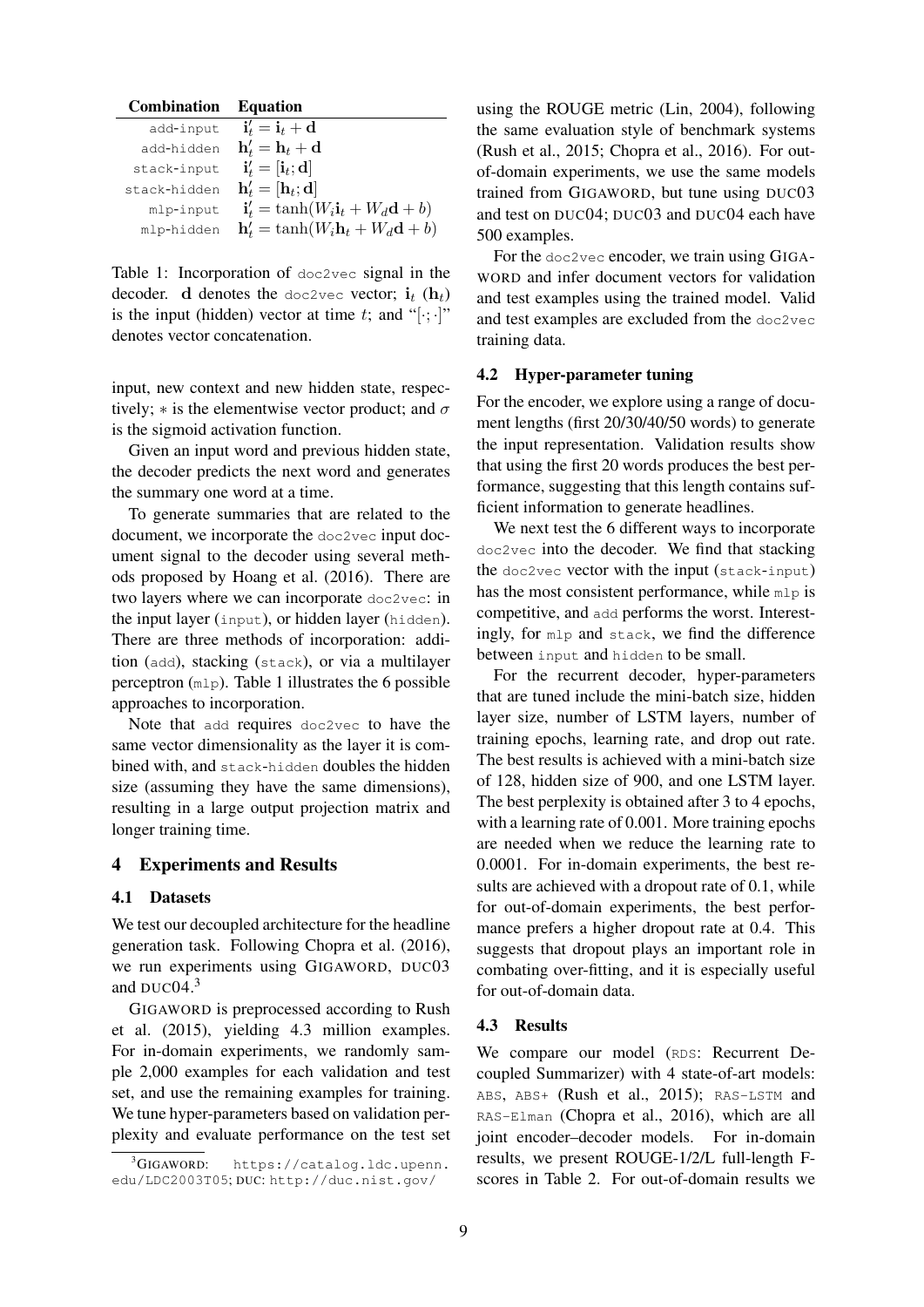| <b>System</b> | <b>ROUGE-1</b> | ROUGE-2 | <b>ROUGE-L</b> |
|---------------|----------------|---------|----------------|
| ABS           | 29.6           | 11.3    | 26.4           |
| ABS+          | 29.8           | 11.9    | 30.0           |
| RAS-LSTM      | 32.6           | 14.7    | 30.0           |
| RAS-Elman     | 33.8           | 16.0    | 31.2           |
| <b>RDS</b>    | 30.7           | 11.3    | 27.6           |
| RDS (75%)     | 29.1           | 10.0    | 26.3           |
| RDS (50%)     | 27.4           | 8.9     | 24.9           |

Table 2: Comparison of ROUGE scores (full length F-score) for in-domain experiments.

| <b>System</b> | ROUGE-1 | ROUGE-2 ROUGE-L |      |
|---------------|---------|-----------------|------|
| Prefix        | 22.4    | 6.5             | 19.7 |
| ABS           | 26.6    | 7.1             | 22.1 |
| $ABS+$        | 28.2    | 8.5             | 23.8 |
| RAS-LSTM      | 27.4    | 7.7             | 23.1 |
| RAS-Elman     | 29.0    | 8.3             | 24.1 |
| <b>RDS</b>    | 16.7    | 3.7             | 14.4 |

Table 3: Comparison of ROUGE scores (recall at 75 bytes) for out-of-domain experiments.

report ROUGE-1/2/L recall at 75 bytes in Table 3, where only the first 75 bytes of model-generated summary is used for evaluation against the references.

ABS employs an attentive encoder and a feedforward neural network decoder. ABS+ works in the same way as ABS, but further tunes the decoder using Z-MERT (Zaidan, 2009). RAS-LSTM and RAS-Elman are detailed in Section 2; the only difference between them is that RAS-LSTM uses an LSTM decoder, while RAS-Elman uses a simple RNN decoder. Prefix is a baseline model where the first 75 byte of the document is used as the title.

Looking at Table 2, models with a recurrent decoder (RDS and RAS) perform better than those with a feed-forward decoder (ABS). The decoupled architecture RDS achieves competitive performance, although the fully joint RAS models achieve the best results. Chopra et al. (2016) found that RAS models perform best with a beam size of 10, while we found that RDS performs best with greedy argmax decoding.

We further experiment with training RDS using less data (50% and 75%), and find that its performance degrades slightly. Encouragingly, its ROUGE-1 is comparable to ABS when RDS is trained using only 75% of the training data, and it takes 2 days of training time (RDS) instead of 4 days (ABS).

- I A North Korean man arrived in Seoul Wednesday and sought asylum after escaping his hungerstricken homeland, government officials said.
- A North Korean man arrives in Seoul to seek asylum for homeland security officials say.
- D North Korean man defects to South Korea.
- I King Norodom Sihanouk has declined requests to chair a summit of Cambodia 's top political leaders, saying the meeting would not bring any progress in deadlocked negotiations to form a government .
- A King Sihanouk declines to meet Cambodian leaders on eve of talks with Cambodia.
- D Cambodian king refuses to meet with leaders of political leaders.
- I Former U.S. president Jimmy Carter, who seems a perennial Nobel peace prize also-ran , could have won the coveted honor in 1978 had it not been for strict deadline rules for nominations.
- A Former U.S. president Jimmy Carter wins top honor for Nobel peace prize nominations.
- D Carter wins Nobel prize in literature.

Table 4: System generated article summaries. I: reference summary; A: RAS-Elman; and D: RDS.

For out-of-domain experiments, we compute ROUGE recall at 75 bytes and find that RDS performs poorly, even worse than the baseline method Prefix. This suggests that the decoupled architecture is sensitive to domain differences, and highlights a potential downside of the architecture. Investigating methods that can improve cross-domain performance is a direction for future work.

### 5 Discussion and Conclusion

We present some summaries for DUC documents generated by RAS-Elman and RDS in Table 4 to better understand possible reasons for the poor in-domain performance of RDS. The first observation is the shorter headlines generated by RDS compared to the DUC reference summaries and RAS-Elman headlines. RDS headlines are short — at an average length of  $8.13$  — and this is due to the short length of GIGAWORD titles it is trained on, at 8.50 words on average. On the other hand, the average length of DUC reference summaries and RAS-Elman headlines is 11.63 and 13.08 words respectively; this explains why RAS-Elman achieves better performance, since a longer sentence would have a better chance to score higher in ROUGE.

We also find that RDS often generates similar words and is penalised by ROUGE as it uses exact